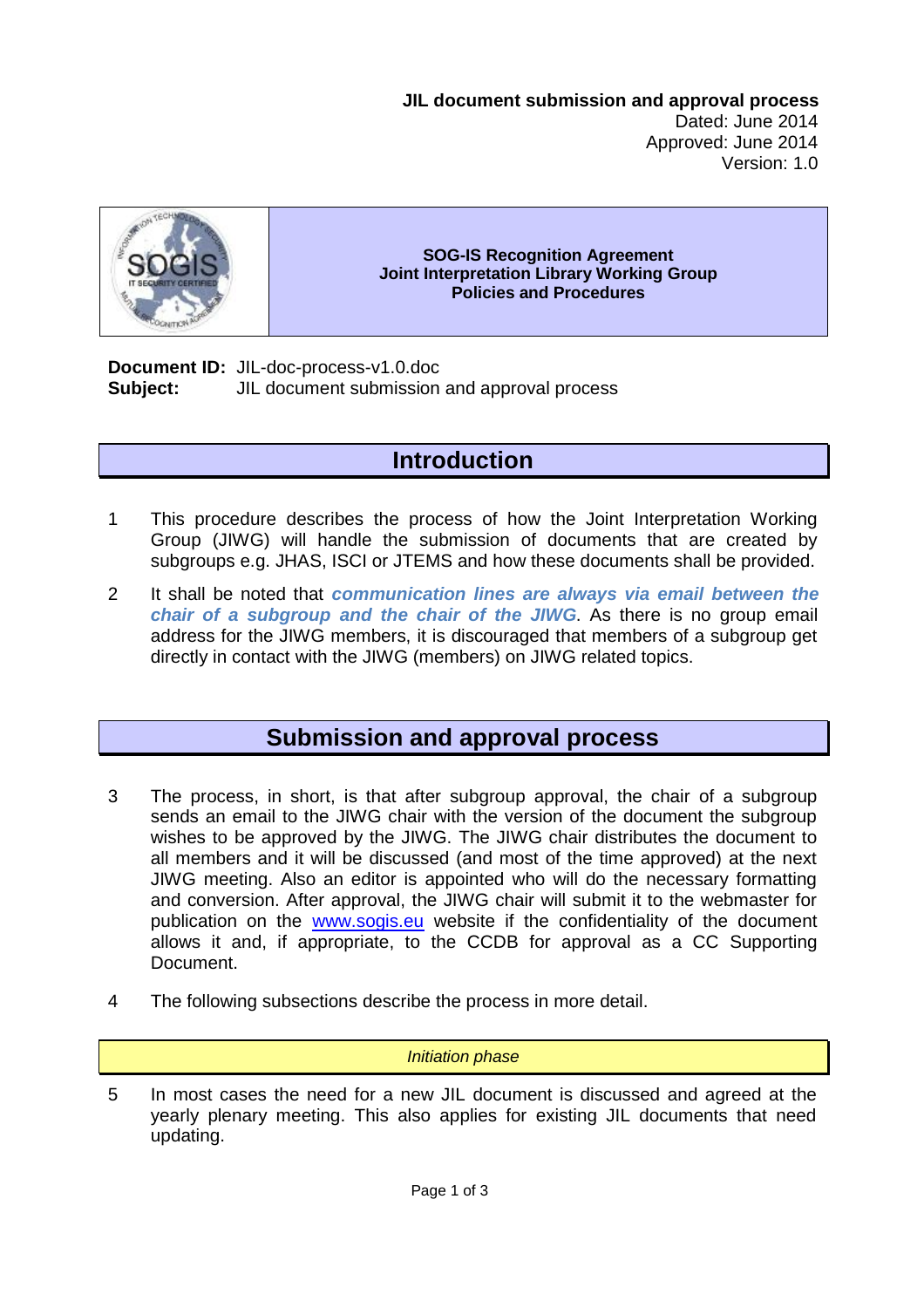6 It is recommended that the JIWG is informed as soon as possible if work is started on any new JIL documents or updates that have not been agreed at the yearly plenary meeting. This allows the JIWG to plan for their approval process and avoids unnecessary surprises and delays.

## *Development phase*

- 7 The creation of a new JIL document or update shall be done in most cases by a subgroup, but if needed the JIWG may create a JIL document themselves.
- 8 The CBs participating in a subgroup can provide input or feedback to the editor(s) in the subgroup, but this must be seen as a national scheme contribution and not as a JIWG position.
- 9 After one or more rounds of commenting on draft versions of the JIL document, the whole subgroup must agree on a final draft version that can be submitted to the JIWG for approval. Note that the version number has to clearly identify the draft status of the document in order to avoid misunderstanding between the final draft submitted to the JIWG and the approved version.
- 10 It is recommended that the subgroup chair gives advance notice to the JIWG chair in order to coordinate the date that the final draft will be submitted for JIWG approval.

## *Approval phase*

- 11 After the JIWG chair receives the final draft of the JIL document he/she will distribute it to all JIWG members for comments.
- 12 If the JIL document is distributed 2 weeks (or more) before a JIWG meeting takes place it will be on the agenda for discussion. Also a JIWG member will be appointed as editor for making changes based on JIWG comments and the necessary formatting and conversion to an official JIL document.
- 13 Depending on the size and complexity of the JIL document the JIWG will strive to approve the document at their first meeting. In some cases further commenting rounds or meetings will be necessary to get the document approved. In exceptional cases the document may be rejected and sent back to the originating subgroup for revision.
- 14 The chair of the originating subgroup will be informed of the approval of the JIL document and any content changes due to JIWG commenting process.